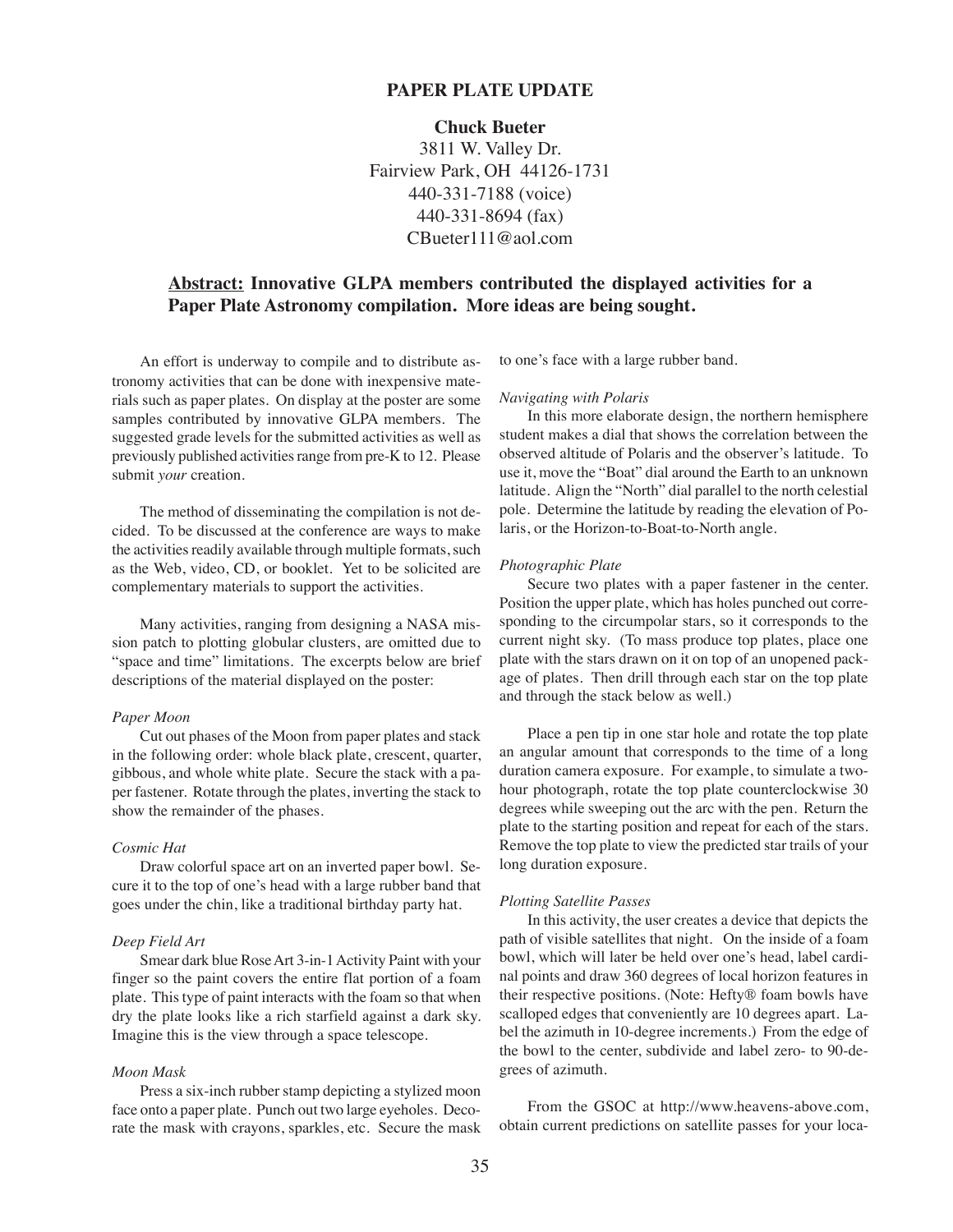tion. Plot the predicted track (or point, for Iridium flares) across the bowl and label each line with time and satellite name.

## *Dynamic Scale of the Orbits*

Give each team one half of a paper plate that is folded over so it looks like a quarter plate. Each team opens their half-plate to see the name of the planet they're supposed to depict. Each team then colors a paper plate front and back to look like their planet. Provide some posters or images of planets they can refer to as well (real color, not false color). The ringed planets have rings cut into them. Comets are two plates: one plate whole with a nucleus and the other plate cut in a double spiral for the tail (yellow dust tail and blue gas tail).

Discuss with students their existing knowledge or convictions about the planets and concepts like rotation, poles, equator, and revolution/year length. Take the students outside with planet plates in hand. Establish a scale by creating a story. For example, suggest a cosmic giant can step from the Sun to the Earth in one step (1 A.U.). Pace off the planet distances from the Sun with each team of students, starting with Pluto and leaving the teacher back with the other students. As each team reaches its distance from the Sun, the students stop, turn to face the Sun and hold their planet plate up high.

Note how far apart the outer solar system planets really are (or, conversely, how close the inner ones are), and why it takes spacecraft so long to get from one to the next. Comets are last. They start at the very outer edges of the solar system, race toward the Sun as their tails lengthen, and hurtle back out again.

## *Serving Up the Solar System*

Color the entire bottom side of the plate to represent the Sun and label it so. Decorate the fluted edges of the plate to resemble solar flares ("flames").

On the top side, write the names of the planets. You can write them in order from the Sun, if you want the students to practice that skill, or you can write the names scattered around, the way the real planets are in different places around the Sun. Next to each planet's name, glue the seed that represents its size:

Mercury – sesame seed Venus – small dried pea Earth – large dried pea Mars – barley seed Jupiter – walnut Saturn – filbert (hazelnut) Uranus – dried garbanzo bean Neptune – dried garbanzo bean Pluto – radish seed

#### *The Vanishing Spacecraft and Planet*

Draw a small planet and a spacecraft on the paper plate about 6 cm (2 1/4 inches) apart. Use the *right* eye to make the *spacecraft* vanish. Position the ringed planet in front of the right eye at arm's length. Close the left eye. Concentrate your vision from your right eye on the planet and slowly move the paper plate to your face. As the planet approaches, note when the spacecraft disappears.

Use the *left* eye to make the *planet* vanish. Position the spacecraft in front of your left eye at arm's length. Close your right eye. Stare at the spacecraft while slowly moving the paper to your face. Note when the planet disappears and reappears. You have discovered the blind spot in each eye. Why don't we have a blind spot(s) in our vision when we use both eyes?

# *Core Sample*

Build a 3-D model of the planets to depict the interiors of each. Punch a hole in a paper plate and spin it on a phonographic record player at 77 rpm. With different colored markers, draw the layers of the planet to correspond in scale to the planet's interior. For example, for a simplified Earth draw to scale a core, a mantle, and a crust. Repeat this on both sides of three plates. (On some turntables, an upside down plate will override the rotating section. To get a plate to spin upside down, first place a spare plate right-side-up on the player, then place the upside down plate on that.)

Cut and combine the plates so the three of them intersect perpendicular to each other on an X-, a Y-, and a Z-axis. To do this, cut a slit halfway across two plates and intertwine them. Cut a third plate in half. On each half cut a slit from the cut edge (what was formerly the center of the plate) halfway outward. Cut partial slits on the combined plates to accommodate the two halves. Hang and shebang.

#### *As The World Turns*

On a 6-inch circle of paper, draw and color two pictures. Color a day scene on half of the circle and a night scene on the other half. Cut a window out of a paper plate (retaining a central tab) and affix the circle to the back side of the plate with a paper fastener. Rotate the plate to show day and night segueing into each other.

#### *Sub-Solar Cup*

Throughout the year, this simple device will indicate where the Sun is currently overhead. Drill a small hole out of the bottom of a dark plastic cup. On the top of the cup secure two pieces of thread to make a set of cross hairs. Cut out a viewing window on the side of the cup.

Secure the globe on its side so that a figure standing at the observer's location is upright on the globe and the figure's line of longitude is aligned with the north-south meridian. That is, a tangent at the observer's location is parallel to the ground. Position the cup upside down on the globe so that